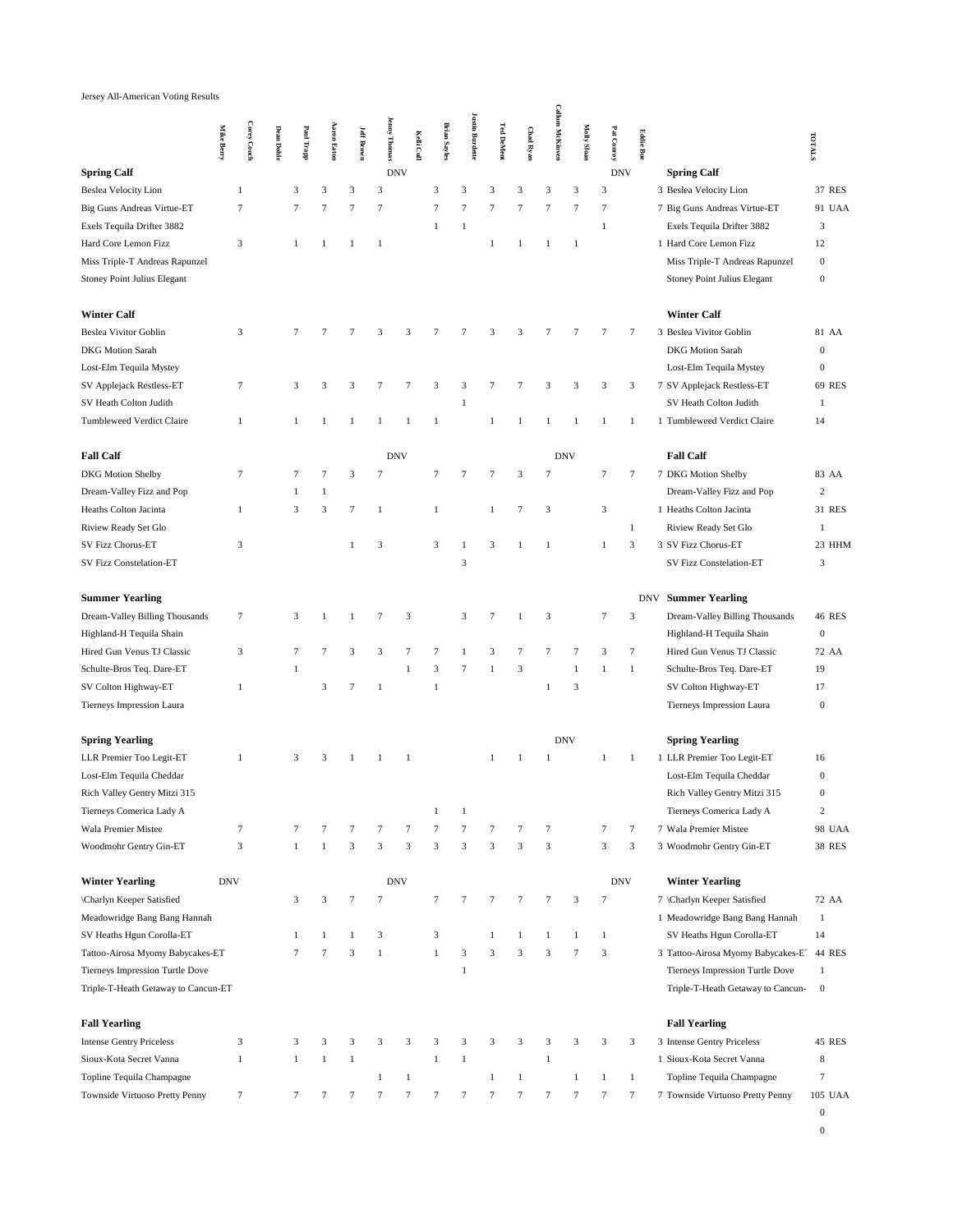| <b>Milking Yearling</b>                 |              |              |                |                         |                | DNV DNV      |              |               | <b>DNV</b>     |              |                |              |                | <b>DNV</b>   | <b>Milking Yearling</b>                    |                         |
|-----------------------------------------|--------------|--------------|----------------|-------------------------|----------------|--------------|--------------|---------------|----------------|--------------|----------------|--------------|----------------|--------------|--------------------------------------------|-------------------------|
| Do-N-Joy Roman Secret                   | 3            |              | 3              | 3                       | 3              |              |              |               |                | $\mathbf{1}$ | 3              | 3            |                |              | Do-N-Joy Roman Secret                      | 19 RES                  |
| Impressions Ringo                       |              | $\mathbf{1}$ |                |                         | $\mathbf{1}$   |              |              |               |                |              |                |              |                |              | Impressions Ringo                          | $\overline{\mathbf{c}}$ |
| Maker Applejack Get Over It             |              |              |                | $\mathbf{1}$            |                |              |              | 3             |                |              | $\mathbf{1}$   |              |                |              | 3 Maker Applejack Get Over It              | 8                       |
| Ratliff Applejack Ansley-ET             |              | 3            | $\mathbf{1}$   |                         |                |              |              | $\mathbf{1}$  |                | 3            |                |              | $\,1\,$        |              | Ratliff Applejack Ansley-ET                | 9                       |
| River Valley Excitation Flawless-E      | $\tau$       | $\tau$       | $\tau$         | $\tau$                  | $\overline{7}$ |              |              | $\tau$        |                | $\tau$       | $\overline{7}$ | $\tau$       | $\tau$         |              | 7 River Valley Excitation Flawless-ET      | 77 UAA                  |
| River Valley Gunman Vanity-ET           | $\mathbf{1}$ |              |                |                         |                |              |              |               |                |              |                | $\mathbf{1}$ | 3              |              | 1 River Valley Gunman Vanity-ET            | 6                       |
|                                         |              |              |                |                         |                |              |              |               |                |              |                |              |                |              |                                            |                         |
| Jr. Two                                 |              |              |                |                         |                | DNV DNV      |              |               |                |              |                |              |                |              | Jr. Two                                    |                         |
| <b>Billings Impression of Booboo-ET</b> | $\tau$       | 7            | 7              | $\overline{7}$          | $\tau$         |              |              | 7             | $\tau$         | 7            | $\overline{7}$ | 3            | 3              | 7            | 7 Billings Impression of Booboo-ET         | 83 AA                   |
| Entourage-Stiles Premier Jolene-ET      |              | $\mathbf{1}$ | $\mathbf{1}$   | $\mathbf{1}$            |                |              |              | 3             |                | $\mathbf{1}$ | 1              | $\mathbf{1}$ | $\mathbf{1}$   |              | Entourage-Stiles Premier Jolene-ET         | 10                      |
| Showdown Justine                        | 3            |              |                |                         | 3              |              |              | $\mathbf{1}$  | $\mathbf{1}$   |              |                |              |                | $\mathbf{1}$ | 1 Showdown Justine                         | 10                      |
| South Mountain Voltage Radiant-E        | $\mathbf{1}$ | 3            | 3              | 3                       | $\mathbf{1}$   |              |              |               | $\sqrt{3}$     | 3            | 3              | 7            | 7              | 3            | 3 South Mountain Voltage Radiant-ET 40 RES |                         |
| Townside Tequila Response R             |              |              |                |                         |                |              |              |               |                |              |                |              |                |              | Townside Tequila Response R                | $\boldsymbol{0}$        |
| Wildweed Iwrin Speckles                 |              |              |                |                         |                |              |              |               |                |              |                |              |                |              | Wildweed Iwrin Speckles                    | $\boldsymbol{0}$        |
|                                         |              |              |                |                         |                |              |              |               |                |              |                |              |                |              |                                            |                         |
| Sr. Two                                 |              |              |                | <b>DNV</b>              |                |              |              |               |                |              |                | <b>DNV</b>   |                |              | Sr. Two                                    |                         |
| Jasmari Verb Lil Verona-ET              | 7            | 7            | 7              |                         | $\tau$         | 7            | 7            | 7             | $\tau$         | 7            | $\overline{7}$ |              | 7              | 7            | 7 Jasmari Verb Lil Verona-ET               | 91 UAA                  |
| Lyon Ajack Bay                          | $\mathbf{1}$ | 3            |                |                         |                |              |              |               | $\mathbf{1}$   | 3            |                |              | $\mathbf{1}$   |              | 1 Lyon Ajack Bay                           | 10                      |
| Meadowridge Bart Kandi                  |              | $\mathbf{1}$ |                |                         |                |              | 3            |               |                | $\mathbf{1}$ |                |              |                |              | Meadowridge Bart Kandi                     | 5                       |
| Paullyn Vance Rainelle                  |              |              | $\mathbf{1}$   |                         | 1              | 1            |              | $\mathbf{1}$  |                |              | $\mathbf{1}$   |              |                | $\mathbf{1}$ | Paullyn Vance Rainelle                     | 6                       |
| Rollingriver Press Release              | 3            |              | 3              |                         | 3              | 3            | $\mathbf{1}$ | 3             | 3              |              | 3              |              | 3              | 3            | 3 Rollingriver Press Release               | 31 RES                  |
| Spatz Applejack Baylee                  |              |              |                |                         |                |              |              |               |                |              |                |              |                |              | Spatz Applejack Baylee                     | $\boldsymbol{0}$        |
|                                         |              |              |                |                         |                |              |              |               |                |              |                |              |                |              |                                            |                         |
| Jr. Three                               | <b>DNV</b>   |              |                |                         |                | <b>DNV</b>   |              |               |                |              |                |              |                |              | Jr. Three                                  |                         |
| Arethusa Vespera                        |              |              |                |                         |                |              |              |               |                |              |                |              |                |              | Arethusa Vespera                           | $\boldsymbol{0}$        |
| Bri-Lin Valson Spritz                   |              |              | 3              | 3                       | $\tau$         |              | $\mathbf{1}$ |               | 3              | 3            | 3              |              | 1              | 3            | 3 Bri-Lin Valson Spritz                    | 30 HHM                  |
| Chilli Nitro Cabo-ET                    |              | 3            | $\mathbf{1}$   | $\mathbf{1}$            |                |              | 3            | 7             |                | $\tau$       | $\mathbf{1}$   | 3            | 3              |              | 7 Chilli Nitro Cabo-ET                     | 36 RES                  |
| Esperenza GA Vivian                     |              | $\tau$       | 7              | $\overline{7}$          | $\mathbf{1}$   |              | $\tau$       | $\mathbf{1}$  | $\overline{7}$ | $\mathbf{1}$ | $\tau$         | $\tau$       | 7              | $\tau$       | 1 Esperenza GA Vivian                      | 67 AA                   |
| Stoney Point Comerica Kathie            |              | $\mathbf{1}$ |                |                         | 3              |              |              | 3             | 1              |              |                | $\mathbf{1}$ |                | $\mathbf{1}$ | Stoney Point Comerica Kathie               | 10                      |
| Sunrise Vindication Sunup               |              |              |                |                         |                |              |              |               |                |              |                |              |                |              | Sunrise Vindication Sunup                  | $\boldsymbol{0}$        |
|                                         |              |              |                |                         |                |              |              |               |                |              |                |              |                |              |                                            |                         |
| Sr. Three                               |              |              |                |                         |                | <b>DNV</b>   |              |               |                | <b>DNV</b>   |                | <b>DNV</b>   |                |              | Sr. Three                                  |                         |
| K&M Tequila Galalee                     |              | $\mathbf{1}$ |                |                         |                |              |              | $1\,$         |                |              |                |              |                | $\mathbf{1}$ | K&M Tequila Galalee                        | 3                       |
| MB Lucky Lady Feliz Navidad-ET          | $\tau$       | $\tau$       | $\tau$         | $\tau$                  | $\tau$         |              | $\tau$       | $\tau$        | $\tau$         |              | 7              |              | 7              | $\tau$       | 7 MB Lucky Lady Feliz Navidad-ET           | 84 UAA                  |
| <b>Ratliff Impression Donner</b>        | 3            | 3            | $\overline{3}$ |                         | $\overline{3}$ |              | $\mathbf{1}$ | $\mathfrak z$ | $\mathbf{1}$   |              |                |              | 3              | 3            | 1 Ratliff Impression Donner                | 24 RES                  |
| Show Down Mandy                         |              |              |                | $\overline{\mathbf{3}}$ |                |              |              |               |                |              | $\mathbf{1}$   |              |                |              | 3 Show Down Mandy                          | 7                       |
| Stoney Point HG Euphoria                | $\mathbf{1}$ |              | $\mathbf{1}$   | $\mathbf{1}$            | $\mathbf{1}$   |              | 3            |               | $\mathfrak{Z}$ |              | 3              |              | $\mathbf{1}$   |              | Stoney Point HG Euphoria                   | 14                      |
| Stoney Point Impression Blenda          |              |              |                |                         |                |              |              |               |                |              |                |              |                |              | Stoney Point Impression Blenda             | $\boldsymbol{0}$        |
|                                         |              |              |                |                         |                |              |              |               |                |              |                |              |                |              |                                            |                         |
| <b>Four Year Old</b>                    |              |              |                |                         |                |              | <b>DNV</b>   |               |                |              |                | <b>DNV</b>   |                |              | DNV Four Year Old                          |                         |
| Avonlea Premier Chocolate Chip          | 1            |              |                |                         |                | 1            |              |               |                |              |                |              |                |              | Avonlea Premier Chocolate Chip             | 2                       |
| Edgebrook Tequila Madison-ET            | 7            | 7            | 7              |                         | $\tau$         | 3            |              |               | 3              | 7            | 7              |              | 7              | 3            | Edgebrook Tequila Madison-ET               | 58 AA                   |
| Reich-Dale Vaden Strollin               |              | $\mathbf{1}$ | $\mathbf{1}$   | $\tau$                  | $\mathbf{1}$   |              |              | $\mathfrak z$ |                | 3            | $\mathbf{1}$   |              | $\mathbf{1}$   | 1            | Reich-Dale Vaden Strollin                  | 19                      |
| Schulte Bros Tequila Shot-ET            | 3            | 3            | 3              | $\mathfrak{Z}$          | 3              | $\tau$       |              | $\tau$        | $\tau$         | $\mathbf{1}$ | 3              |              | 3              | $\tau$       | Schulte Bros Tequila Shot-ET               | <b>50 RES</b>           |
| Stoney Point Verb Blush                 |              |              |                |                         |                |              |              |               |                |              |                |              |                |              | Stoney Point Verb Blush                    | $\boldsymbol{0}$        |
| SV Impression Holly                     |              |              |                | $\mathbf{1}$            |                |              |              | $\mathbf{1}$  | $\mathbf{1}$   |              |                |              |                |              | SV Impression Holly                        | 3                       |
|                                         |              |              |                |                         |                |              |              |               |                |              |                |              |                |              |                                            |                         |
| <b>Five Year Old</b>                    |              |              |                |                         |                |              |              |               |                | <b>DNV</b>   |                |              |                |              | <b>Five Year Old</b>                       |                         |
| Elliotts Blackstone Charlotte-ET        | 7            | $\tau$       | 7              | $\overline{7}$          | $\tau$         | 7            | $\tau$       | $\tau$        | $\overline{7}$ |              | $\tau$         | 7            | $\tau$         | $\tau$       | 7 Elliotts Blackstone Charlotte-ET         | 98 UAA                  |
| <b>Hazelcrest Governor Molly</b>        |              |              |                |                         |                |              |              |               |                |              |                |              |                |              | Hazelcrest Governor Molly                  | $\boldsymbol{0}$        |
| JL Vincent Saphira                      | 3            | $\mathbf{1}$ | 3              | $\mathfrak{Z}$          | 3              | $\mathbf{1}$ | 3            | $\mathfrak z$ | $\sqrt{3}$     |              | 3              | 3            | $\overline{3}$ | $\mathbf{1}$ | 3 JL Vincent Saphira                       | 36 RES                  |
| JX Kilgus Fire Liz                      |              | 3            |                |                         |                |              |              |               |                |              |                |              |                |              | JX Kilgus Fire Liz                         | 3                       |
| Pleasant Nook Action Posh               |              |              |                |                         |                |              |              |               |                |              |                |              |                |              | Pleasant Nook Action Posh                  | $\boldsymbol{0}$        |
| Pleasant Nook Tequila Daiquiri          | 1            |              | 1              | 1                       | $\mathbf{1}$   | 3            | 1            | $\mathbf{1}$  | $\mathbf{1}$   |              | $\mathbf{1}$   | $\mathbf{1}$ | 1              | 3            | 1 Pleasant Nook Tequila Daiquiri           | 17                      |
|                                         |              |              |                |                         |                |              |              |               |                |              |                |              |                |              |                                            |                         |
| <b>Aged Cow</b>                         |              |              |                |                         |                |              |              |               |                |              |                |              |                |              | DNV Aged Cow                               |                         |
| Cowbell Guapo Ricochet                  | $\mathbf{1}$ | 3            |                |                         |                | $\mathbf{1}$ | $\mathbf{1}$ | $\mathbf{1}$  |                | $\mathbf{1}$ |                | $\mathbf{1}$ |                | 3            | Cowbell Guapo Ricochet                     | 12                      |

|    | Do-N-Joy Roman Secret                        | <b>19 RES</b>  |
|----|----------------------------------------------|----------------|
|    | <b>Impressions Ringo</b>                     | $\overline{c}$ |
|    | 3 Maker Applejack Get Over It                | 8              |
|    | Ratliff Applejack Ansley-ET                  | 9              |
|    | 7 River Valley Excitation Flawless-ET        | <b>77 UAA</b>  |
| 1  | River Valley Gunman Vanity-ET                | 6              |
|    |                                              |                |
|    | Jr. Two                                      |                |
|    | 7 Billings Impression of Booboo-ET           | 83 AA          |
|    | Entourage-Stiles Premier Jolene-ET           | 10             |
| 1  | Showdown Justine                             | 10             |
|    | 3 South Mountain Voltage Radiant-ET          | <b>40 RES</b>  |
|    | Townside Tequila Response R                  | $\bf{0}$       |
|    | Wildweed Iwrin Speckles                      | $\overline{0}$ |
|    |                                              |                |
|    | Sr. Two                                      |                |
|    | 7 Jasmari Verb Lil Verona-ET                 | 91 UAA         |
|    | 1 Lyon Ajack Bay                             | 10             |
|    | Meadowridge Bart Kandi                       | 5              |
|    | Paullyn Vance Rainelle                       | 6<br>31 RES    |
|    | 3 Rollingriver Press Release                 | $\overline{0}$ |
|    | Spatz Applejack Baylee                       |                |
|    | Jr. Three                                    |                |
|    | Arethusa Vespera                             | $\overline{0}$ |
|    | 3 Bri-Lin Valson Spritz                      | 30 HHM         |
|    | 7 Chilli Nitro Cabo-ET                       | <b>36 RES</b>  |
|    | 1 Esperenza GA Vivian                        | 67 AA          |
|    | Stoney Point Comerica Kathie                 | 10             |
|    | <b>Sunrise Vindication Sunup</b>             | $\bf{0}$       |
|    |                                              |                |
|    | Sr. Three                                    |                |
|    | K&M Tequila Galalee                          | 3              |
|    | 7 MB Lucky Lady Feliz Navidad-ET             | 84 UAA         |
| 1  | <b>Ratliff Impression Donner</b>             | 24 RES         |
|    | 3 Show Down Mandy                            | 7              |
|    | Stoney Point HG Euphoria                     | 14             |
|    | Stoney Point Impression Blenda               | 0              |
| ٧V | <b>Four Year Old</b>                         |                |
|    | Avonlea Premier Chocolate Chip               | 2              |
|    | Edgebrook Tequila Madison-ET                 | 58 AA          |
|    | Reich-Dale Vaden Strollin                    | 19             |
|    | Schulte Bros Tequila Shot-ET                 | <b>50 RES</b>  |
|    | Stoney Point Verb Blush                      | $\overline{0}$ |
|    | <b>SV</b> Impression Holly                   | 3              |
|    |                                              |                |
|    | <b>Five Year Old</b>                         |                |
|    | 7 Elliotts Blackstone Charlotte-ET           | 98 UAA         |
|    | Hazelcrest Governor Molly                    | $\overline{0}$ |
|    | 3 JL Vincent Saphira                         | <b>36 RES</b>  |
|    | JX Kilgus Fire Liz                           | 3              |
|    | Pleasant Nook Action Posh                    | 0              |
|    | 1 Pleasant Nook Tequila Daiquiri             | 17             |
|    |                                              |                |
|    | <b>NV</b> Aged Cow<br>Cowbell Guapo Ricochet | 12             |
|    |                                              |                |